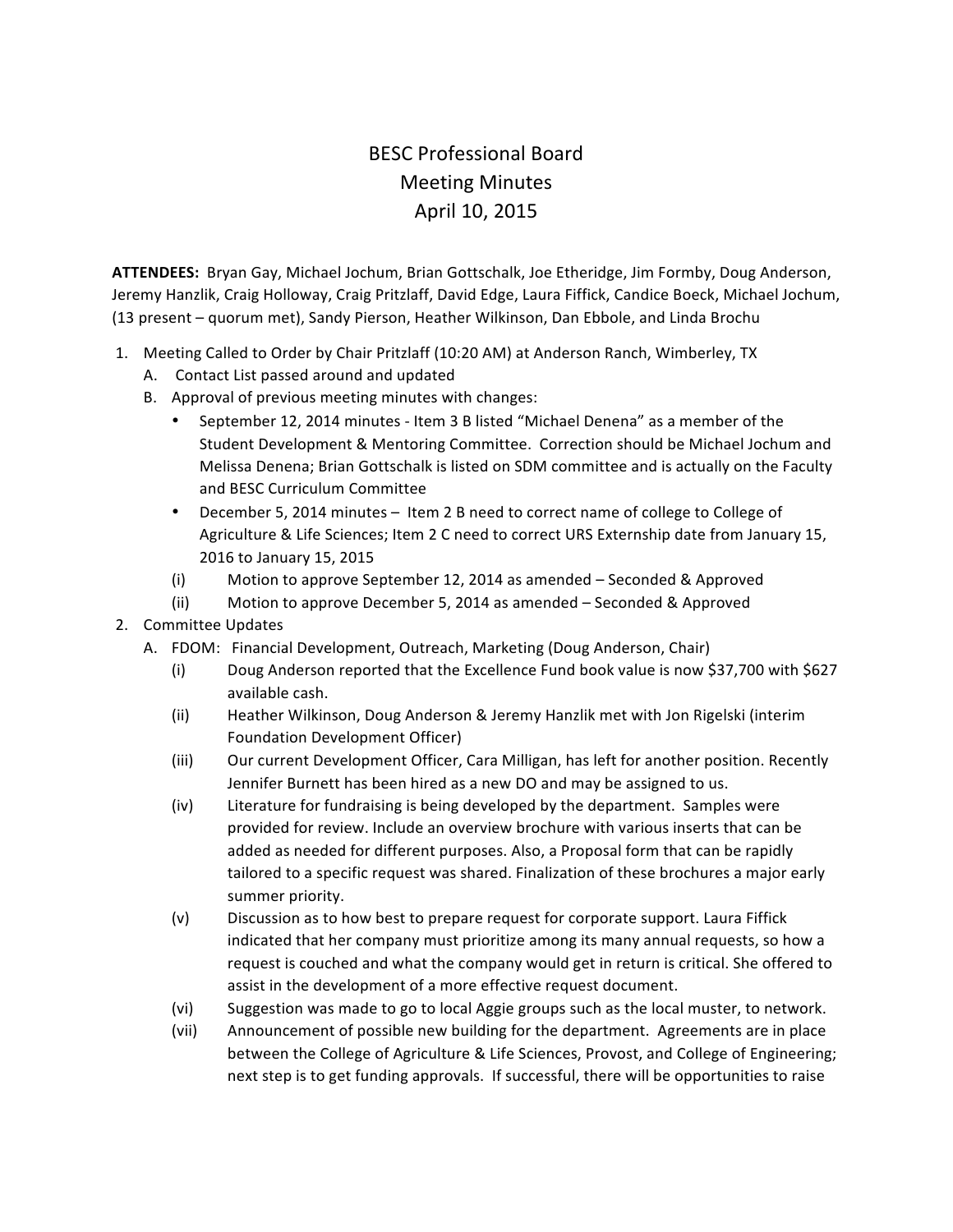funds for "naming opportunities" for conference rooms, meeting rooms, possible classrooms and teaching laboratories etc. in the new building.

- (viii) Jeremy Hanzlik discussed the newsletter—it was determined that due to logistical issues it should only be distributed once a year in January. Jeremy will gather articles from Board Members and work with Heather Wilkinson. Ongoing need to good pictures and articles. Possibility of highlighting specific members discussed.
- (ix) Suggestion made to consider departmental and Board participation in the Spring Parent's Weekend activities (this year's date: April 17, 2015) with a tailgate for parents and students beginning in 2016. Also suggested that some Board members could present info about careers in the environmental field. Discussion about sending invitations to permanent addresses given by students so their parents would know (and possible come). The department will begin working on plans for activities for Spring 2016, including tailgate and discussion table.
- B. SDM: Student Development & Mentoring (Bryan Gay, Chair)
	- (i) Bryan Gay reported on the efforts of the committee to increase the visibility of internships
	- (ii) Career Panel was held November 3, 2014 and was successful, although there were more students than mentors. Mock interviews went well. Craig Holloway will take the lead on next year's Career Panel. Committee is considering the possibility of having a mentorship be throughout the year.
	- (iii) Dawn Steph is handling social media—currently have 140 on LinkedIn; also have a small presence on Twitter. Dawn is the gate-keeper on the networking groups.
	- $(iv)$  The Job Board with the Career Center is easy to post internships but there are not enough jobs being posted to make it useful; three things needed for this to be successful—marketing, companies to post internships, and students to apply. Discussed handing out cards and info on the Job Board at events.
	- (v) The SDM Committee is soliciting possible marketing targets of various professional groups-any leads should be sent to Bryan Gay. One possibility was the Nat'l Assoc. Environmental Managers. Heather mentioned a  $\frac{1}{4}$  page flyer for the NAEP "EPIC" Expo to be handed out at the TCEQ job fair and other venues. We need to engage at multiple levels, including companies that have host BESC 484W interns.
	- (vi) SDM Committee would like to sponsor multi-market happy hours which would be BESC/AGGIE gatherings at a specified restaurant in various cities. Goal is to build networking, a possible source of smaller donations. Suggestion if engage Aggie Club may be able to use Aggie Banner at events.
- C. FBC: Faculty and BESC Curriculum Committee
	- (i) Candice Boeck reported that data and case studies are still needed for BESC 403. Goal is to enable students to see how data is used in the decision-making process. They have a template to use to summarize case studies once they are submitted. This could be sent to companies to make it easier for them to know what information and data are needed.
- D. Nominating Committee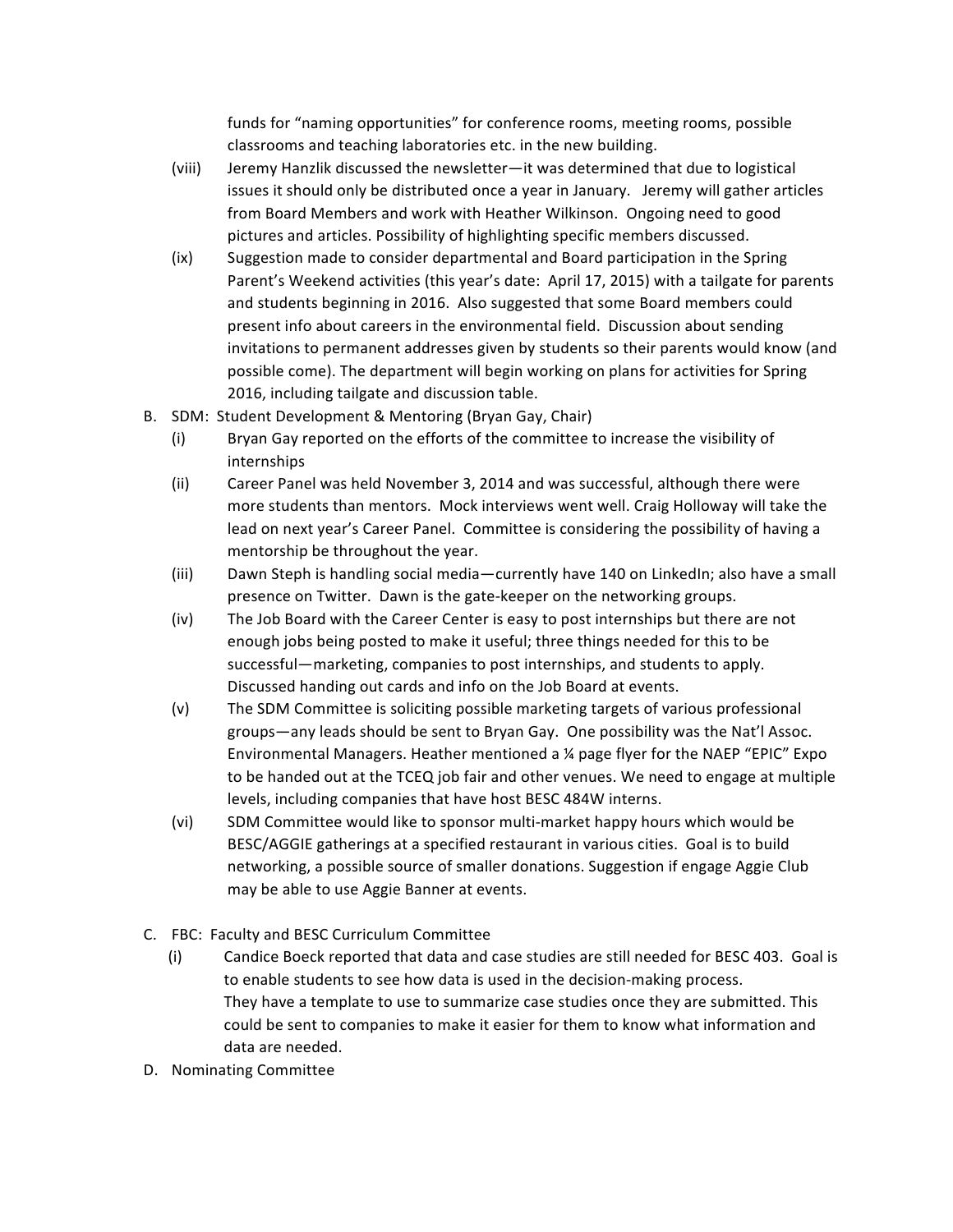(i) Reported that five members will roll off the Board membership at the end of August 2016; current membership is 21 with three vacant spots.

Motion made and seconded that the three vacant spots be filled. Motion passed.

- (ii) Procedures for nomination and voting were reviewed:
	- $\circ$  Names submitted for consideration that are not selected will be brought to the Board twice; if they are not selected after two years, they will be dropped off the nomination list. They are eligible to be re-submitted at any time.
	- $\circ$  Board members should rank the nominees with "1" being the first choice. All nominees should be ranked.
	- $\circ$  Ballots will be tabulated with the nominees ranked. Heather Wilkinson will contact the top three nominees and invite them to join the Board. If they decline, Heather will move down the list.
- (iii) Six candidates were nominated; specific board members commented on each nominee; ballots were cast with this resulting ranking including their area of expertise, A&M affiliation and nominator:
	- 1. Beth Everage (Policy; BESC) GAY
	- 2. Lisa Murphy (Hill Country, PE; TAMU) ANDERSON
	- 3. Randy Hodo (TCEQ w/ Badge; BESC) TRAMM
	- 4. James Woodall (EM Conoco Phillips; TAMU) ETHERIDGE
	- 5. Chris Rial (Energy Sectors; BESC) TRAMM
	- 6. Matt Taylor (Construction; BESC) ETHERIDGE
- 3. New Business
	- A. Attendance Concerns noted that at least two Board members have missed two consecutive in-person meetings. Discussion followed about the current by-laws regarding attendance, Article 3, Section 8:
		- "Members are required to attend no less than one regular meeting per academic year. Failure to meet the minimum attendance requirements shall be considered just cause for consideration for immediate removal from the BESC Professional Board."

A motion to amend this by-law was made and seconded, as follows:

"If a member misses two consecutive in-person meetings (Fall and Spring), then the member shall be removed from the BESC Professional Board"

Since Article XIII – Amendments requires that changes to the by-laws must be submitted in writing at least twenty-one (21) days in advance of the meeting, this motion was approved to be submitted for a vote at the Fall Board Meeting.

- B. CONFIDENTIAL: Michael Jochum announced that he has been accepted into the PhD program in the Plant Pathology & Microbiology Department beginning in Fall 2015. Mike plans to continue to serve on the Board and is interested in serving a second term after he rolls off next year.
- 4. Department Update